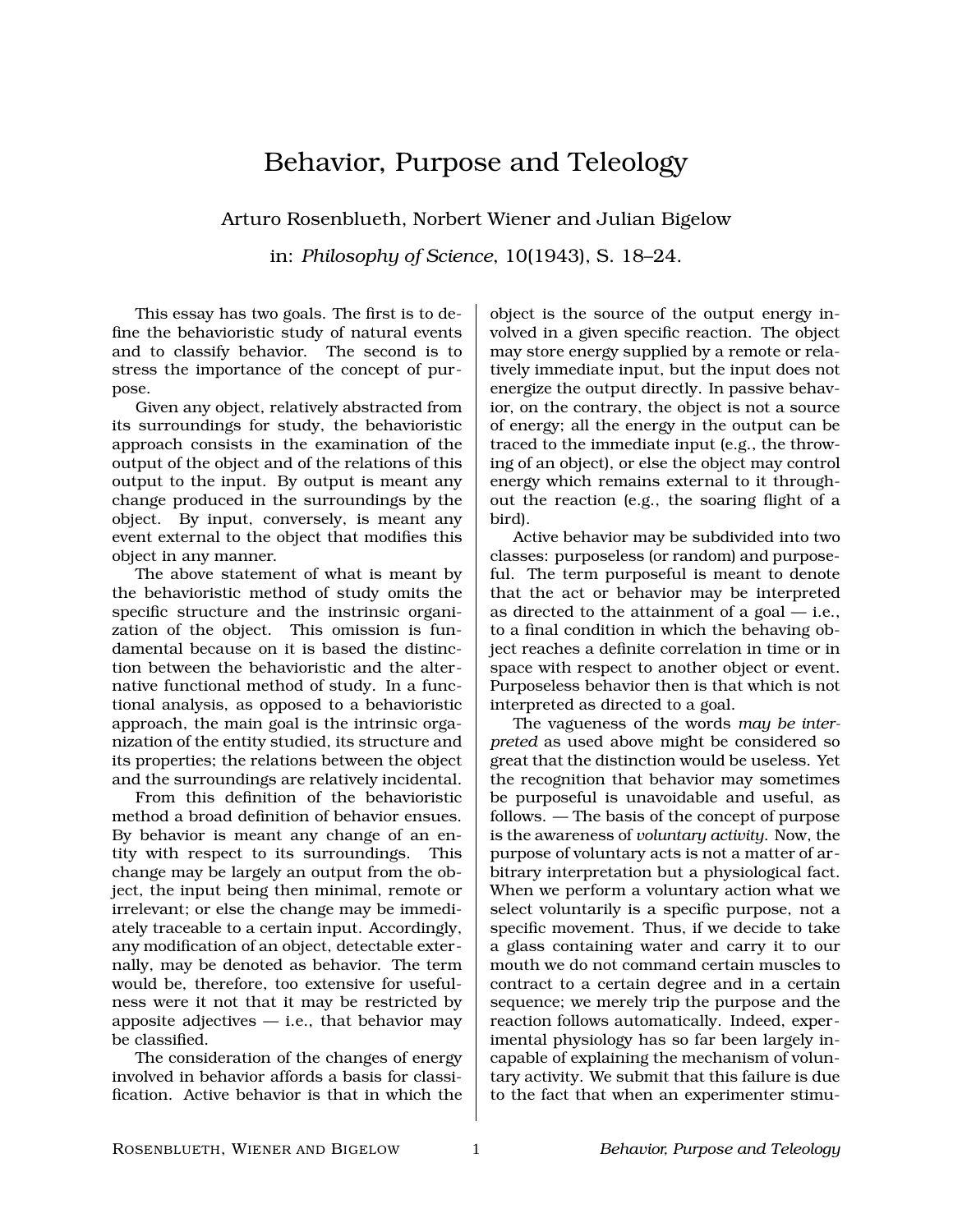lates the motor regions of the cerebral cortex he does not duplicate a voluntary reaction; he trips efferent, output pathways, but does not trip a purpose, as is done voluntarily.

The view has often been expressed that all machines are purposeful. This view is untenable. First may be mentioned mechanical devices such as a roulette, designed precisely for purposelessness. Then may be considered devices such as a clock, designed, it is true, with a purpose, but having a performance which, although orderly, is not purposeful i.e., there is no specific final condition toward which the movement of the clock strives. Similarly, although a gun may be used for a definite purpose, the attainment of a goal is not intrinsic to the performance of the gun; random shooting can be made, deliberately purposeless.

Some machines, on the other hand, are intrinsically purposeful. A torpedo with a targetseeking mechanism is an example. The term servo-mechanisms has been coined precisely to designate machines with intrinsic purposeful behavior.

It is apparent from these considerations that although the definition of purposeful behavior is relatively vague, and hence operationally largely meaningless, the concept of purpose is useful and should, therefore, be retained.

Purposeful active behavior may be subdivided into two classes: *feed-back* (or *teleological*) and *non-feed-back* (or *non-teleological*) The expression feed-back is used by engineers in two different senses. In a broad sense it may denote that some of the output energy of an apparatus or machine is returned as input; an example is an electrical amplifier with feedback. The feed-back is in these cases positive — the fraction of the output which reenters the object has the same sign as the original input signal. Positive feed-back adds to the input signals, it does not correct them. The term feed-back is also employed in a more restricted sense to signify that the behavior of an object is controlled by the margin of error at which the object stands at a given time with reference to a relatively specific goal. The feed-back is then negative, that is, the signals from the goal are used to restrict outputs which would otherwise go beyond the goal. It is this second meaning of the term feed-back that is used here.

All purposeful behavior may be considered

to require negative feed-back. If a goal is to be attained, some signals from the goal are necessary at some time to direct the behavior. By non-feed-back behavior is meant that in which there are no signals from the goal which modify the activity of the object in the course of the behavior. Thus, a machine may be set to impinge upon a luminous object although the machine may be insensitive to light. Similarly, a snake may strike at a frog, or a frog at a fly, with no visual or other report from the prey after the movement has started. Indeed, the movement is in these cases so fast that it is not likely that nerve impulses would have time to arise at the retina, travel to the central nervous system and set up further impulses which would reach the muscles in time to modify the movement effectively.

As opposed to the examples considered, the behavior of some machines and some reactions of living organisms involve a continuous feed-back from the goal that modifies and guides the behaving object. This type of behavior is more effective than that mentioned above, particularly when the goal is not stationary. But continuous feedback control may lead to very clumsy behavior if the feed-back is inadequately damped and becomes therefore positive instead of negative for certain frequencies of oscillation. Suppose, for example, that a machine is designed with the purpose of impinging upon a moving luminous goal; the path followed by the machine is controlled by the direction and intensity of the light from the goal. Suppose further that the machine overshoots seriously when it follows a movement of the goal in a certain direction; an even stronger stimulus will then be delivered which will turn the machine in the opposite direction. If that movement again overshoots a series of increasingly larger oscillations will ensue and the machine will miss the goal.

This picture of the consequences of undamped feed-back is strikingly similar to that seen during the performance of a voluntary act by a cerebellar patient. At rest the subject exhibits no obvious motor disturbance. If he is asked to carry a glass of water from a table to his mouth, however, the hand carrying the glass will execute a series of oscillatory motions of increasing amplitude as the glass approaches his mouth, so that the water will spill and the purpose will not be fulfilled. This test is typical of the disorderly motor performance of patients with cerebellar disease. The anal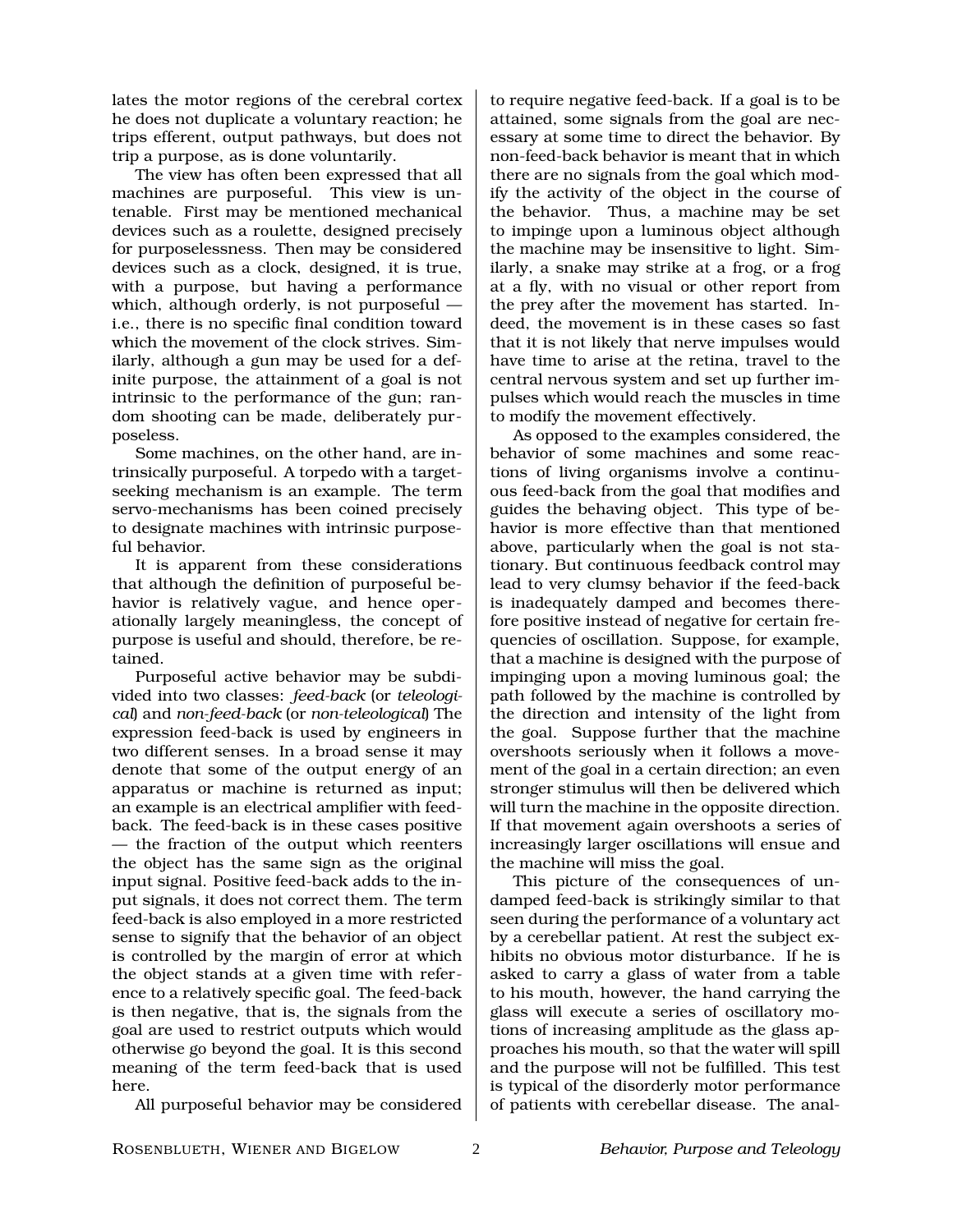ogy with the behavior of a machine with undamped feed-back is so vivid that we venture to suggest that the main function of the cerebellum is the control of the feed-back nervous mechanisms involved in purposeful motor activity.

Feed-back purposeful behavior may again be subdivided. It may be extrapolative (predictive), or it may be non-extrapolative (nonpredictive). The reactions of unicellular organisms known as tropisms are examples of nonpredictive performances. The amoeba merely follows the source to which it reacts; there is no evidence that it extrapolates the path of a moving source. Predictive animal behavior, on the other hand, is a commonplace. A cat starting to pursue a running mouse does not run directly toward the region where the mouse is at any given time, but moves toward an extrapolated future position. Examples of both predictive and non-predictive servo-mechanisms may also be found readily.

Predictive behavior may be subdivided into different orders. The cat chasing the mouse is an instance of first-order prediction; the cat merely predicts the path of the mouse. Throwing a stone at a moving target requires a second-order prediction; the paths of the target and of the stone should be foreseen. Examples of predictions of higher order are shooting with a sling or with a bow and arrow.

Predictive behavior requires the discrimination of at least two coordinates, a temporal and at least one spatial axis. Prediction will be more effective and flexible, however, if the behaving object can respond to changes in more than one spatial coordinate. The sensory receptors of an organism, or the corresponding elements of a machine, may therefore limit the predictive behavior. Thus, a bloodhound follows a trail, that is, it does not show any predictive behavior in trailing, because a chemical, olfactory input reports only spatial information: distance, as indicated by intensity. The external changes capable of affecting auditory, or, even better, visual receptors, permit more accurate spatial localization; hence the possibility of more effective predictive reactions when the input affects those receptors.

In addition to the limitations imposed by the receptors upon the ability to perform extrapolative actions, limitations may also occur that are due to the internal organization of the behaving object. Thus, a machine which is to trail predictively a moving luminous object should not only be sensitive to light (e.g., by the possession of a photoelectric cell), but should also have the structure adequate for interpreting the luminous input. It is probable that limitations of internal organization, particularly of the organization of the central nervous system, determine the complexity of predictive behavior which a mammal may attain. Thus, it is likely that the nervous system of a rat or dog is such that it does not permit the integration of input and output necessary for the performance of a predictive reaction of the third or fourth order. Indeed, it is possible that one of the features of the discontinuity of behavior observable when comparing humans with other high mammals may lie in that the other mammals are limited to predictive behavior of a low order, whereas man may be capable potentially of quite high orders of prediction.

The classification of behavior suggested so far is tabulated here:



It is apparent that each of the dichotomies established singles out arbitrarily one feature, deemed interesting, leaving an amorphous remainder: the non-class. It is also apparent that the criteria for the several dichotomies are heterogeneous. It is obvious, therefore, that many other lines of classification are available, which are independent of that developed above. Thus, behavior in general, or any of the groups in the table, could be divided into linear (i.e., output proportional to input) and non-linear. A division into continuous and discontinuous might be useful for many purposes. The several degrees of freedom which behavior may exhibit could also be employed as a basis of systematization.

The classification tabulated above was adopted for several reasons. It leads to the sin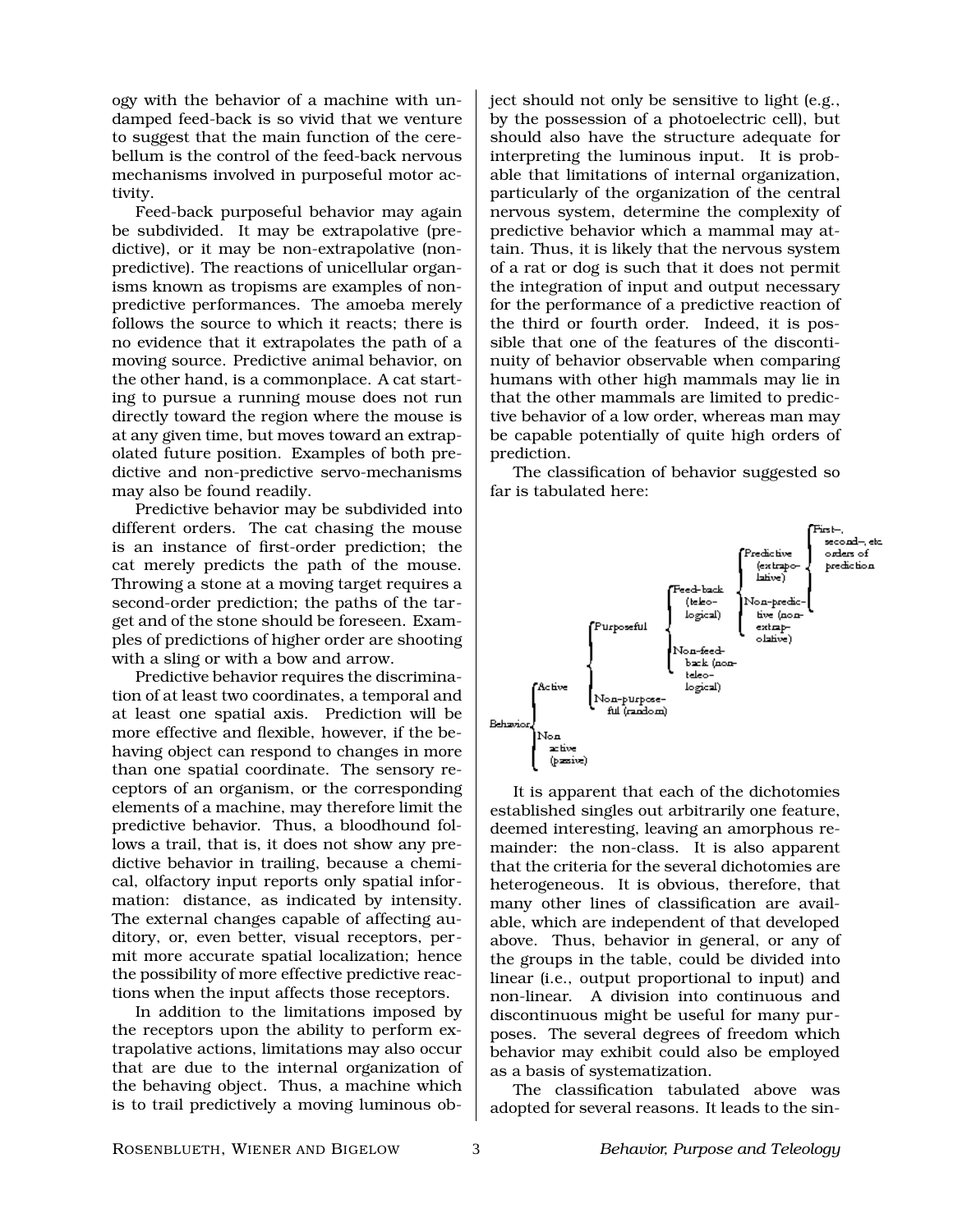gling out of the class of predictive behavior, a class particularly interesting since it suggests the possibility of systematizing increasingly more complex tests of the behavior of organisms. It emphasizes the concepts of purpose and of teleology, concepts which, although rather discredited at present, are shown to be important. Finally, it reveals that a uniform behavioristic analysis is applicable to both machines and living organisms, regardless of the complexity of the behavior.

It has sometimes been stated that the designers of machines merely attempt to duplicate the performances of living organisms. This statement is uncritical. That the gross behavior of some machines should be similar to the reactions of organisms is not surprising. Animal behavior includes many varieties of all the possible modes of behavior and the machines devised so far have far from exhausted all those possible modes. There is, therefore a considerable overlap of the two realms of behavior. Examples, however, are readily found of man-made machines with behavior that transcends human behavior. A machine with an electrical output is an instance; for men, unlike the electric fishes, are incapable of emitting electricity. Radio transmission is perhaps an even better instance, for no animal is known with the ability to generate short waves, even if so-called experiments on telepathy are considered seriously.

A further comparison of living organisms and machines leads to the following inferences. The methods of study for the two groups are at present similar. Whether they should always be the same may depend on whether or not there are one or more qualitatively distinct, unique characteristics present in one group and absent in the other. Such qualitative differences have not appeared so far.

The broad classes of behavior are the same in machines and in living organisms. Specific, narrow classes may be found exclusively in one or the other. Thus, no machine is available yet that can write a Sanscrit-Mandarin dictionary. Thus, also, no living organism is known that rolls on wheels — imagine what the result would have been if engineers had insisted on copying living organisms and had therefore put legs and feet in their locomotives, instead of wheels.

While the behavioristic analysis of machines and living organisms is largely uniform, their functional study reveals deep differences. Structurally, organisms are mainly colloidal, and include prominently protein molecules, large, — complex and anisotropic; machines are chiefly metallic and include mainly simple molecules. From the standpoint of their energetics, machines usually exhibit relatively large differences of potential, which permit rapid mobilization of energy; in organisms the energy is more uniformly distributed, it is not very mobile. Thus, in electric machines conduction is mainly electronic, whereas in organisms electric changes are usually ionic.

Scope and flexibility are achieved in machines largely by temporal multiplication of effects; frequencies of one million per second or more are readily obtained and utilized. In organisms, spatial multiplication, rather than temporal, is the rule; the temporal achievements are poor — the fastest nerve fibers can only conduct about one thousand impulses per second; spatial multiplication is on the other hand abundant and admirable in its compactness. This difference is well illustrated by the comparison of a television receiver and the eye. The television receiver may be described as a single cone retina; the images are formed by scanning — i.e. by orderly successive detection of the signal with a rate of about 20 million per second. Scanning is a process which seldom or never occurs in organisms, since it requires fast frequencies for effective performance. The eye uses a spatial, rather than a temporal multiplier. Instead of the one cone of the television receiver a human eye has about 6.5 million cones and about 115 million rods.

If an engineer were to design a robot, roughly similar in behavior to an animal organism, he would not attempt at present to make it out of proteins and other colloids. He would probably build it out of metallic parts, some dielectrics and many vacuum tubes. The movements of the robot could readily be much faster and more powerful than those of the original organism. Learning and memory, however, would be quite rudimentary. In future years, as the knowledge of colloids and proteins increases, future engineers may attempt the design of robots not only with a behavior, but also with a structure similar to that of a mammal. The ultimate model of a cat is of course another cat, whether it be born of still another cat or synthesized in a laboratory.

In classifying behavior the term *teleology*